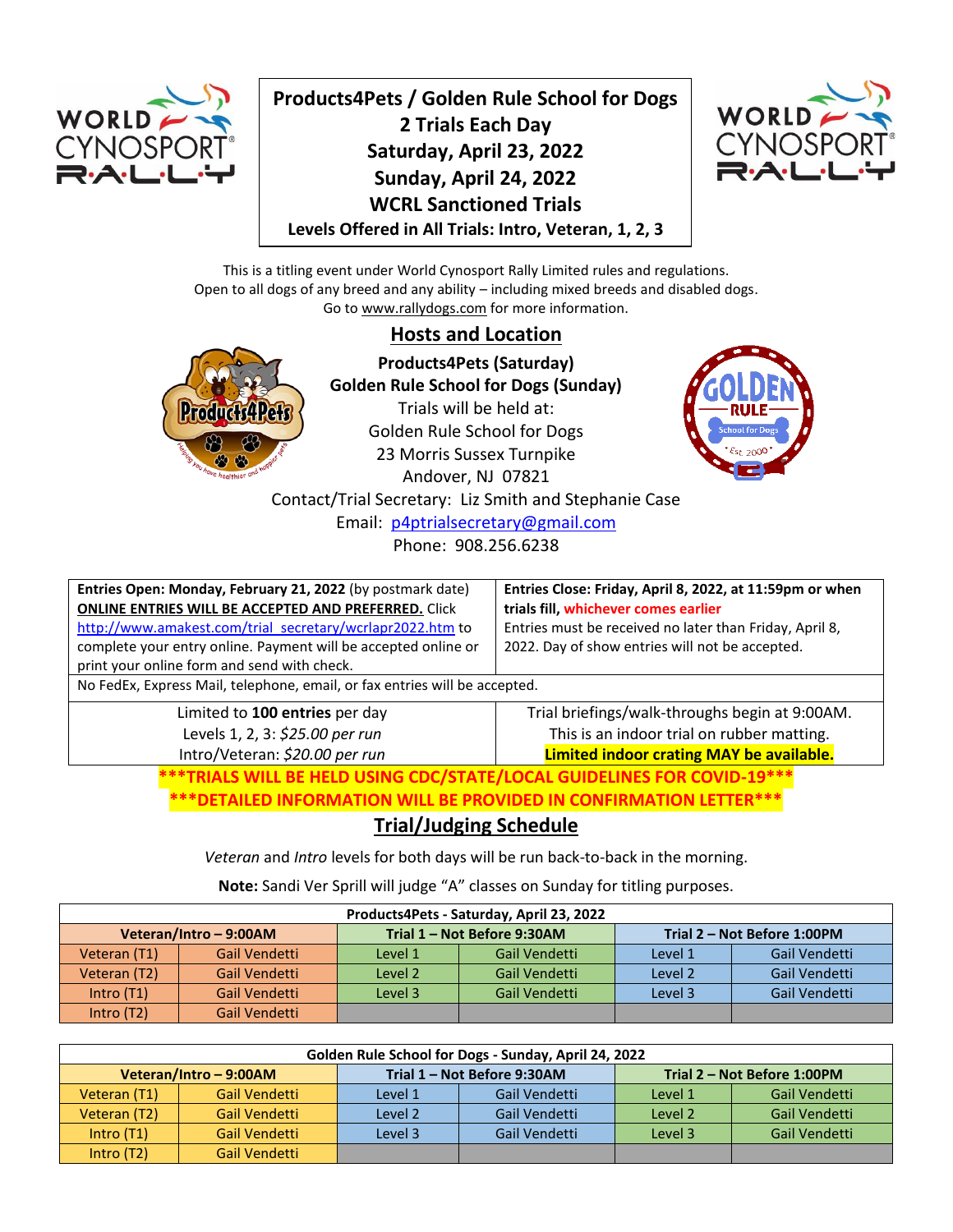#### **Trial Committee**

| <b>Trial Secretary</b><br>Liz Smith<br>144 Durham Rd., Ottsville, PA 18942<br>p4ptrialsecretary@gmail.com | Please direct all inquiries concerning the<br>trials to the Trial Secretary.                                               |  |  |
|-----------------------------------------------------------------------------------------------------------|----------------------------------------------------------------------------------------------------------------------------|--|--|
| Trial Chairperson (Products4Pets - Sat.)<br>Stephanie Case<br>144 Durham Rd., Ottsville, PA 18942         | Trial Chairperson (Golden Rule School for Dogs - Sun.)<br>Sandi Ver Sprill<br>23 Morris Sussex Turnpike, Andover, NJ 07821 |  |  |
|                                                                                                           |                                                                                                                            |  |  |

## **Facility, Check-In, Crating, and Food**

Site opens at 8:45AM each day. Please do not arrive prior to this time. General briefing, judge's briefing, and walk-throughs will begin promptly at 9:00AM each day. Initial confirmations will be posted on the [P4P Trial Secretary web site](http://www.amakest.com/trial_secretary/index.htm) after receipt of mailed or online entry with payment. Final confirmation and running order per trial will be sent by email after the official closing date.

**Limited crating MAY be allowed in the building.** Final confirmations will contain further information. Volunteers' dogs, Judges' dogs, Trial Hosts', and Trial Secretary's dogs will be crated in the building. If crating is limited, be prepared to work out of your car, if necessary. Be aware cars will **NOT** be allowed to idle to run their heat/air conditioning. Be prepared to roll down windows (if warm)/keep windows up (if cool) and/or equipped with adequate vehicle shades/crate fans, etc. for working out of your vehicle. Please be courteous to other exhibitors.

**Entries limited to 100 runs per day**. Any changes to entries, including cancellations, will be accepted until the trials fill or the closing date if trials do not fill, April 8, 2022, whichever comes first. Changes must be made to the Trial Secretary by e-mail or in writing. Any changes requested after trials fill or after the closing date of April 8th, whichever comes first, up to and including the day of trial, will be subject to a \$20.00 processing fee **PER CHANGE**, payable day of trial. Cancellations received after trials fill or after the closing date of April 8, 2022, whichever comes first, will **not** be eligible for a refund of fees.

If known prior to the trials, level move ups **must** be submitted to the Trial Secretary using the online Move Up Form located here[: https://www.cognitoforms.com/P4PTrialSecretary/wcrlmoveupform.](https://www.cognitoforms.com/P4PTrialSecretary/wcrlmoveupform) Level move ups will be allowed between trials. Move ups from the A to B class are mandatory. Move-ups at the trials must be submitted to the Trial Secretary using the Move Up Form provided at the trials. **Move downs will not be allowed at the trials.**

Beverages and food will **NOT** be provided at these trials. Lunch will only be available for judges and volunteers but there are plenty of convenience stores/fast food restaurants close to the trials.

### **Awards/Special Ribbons & Awards**

**Qualifying ribbons will be self-serve. Results stickers will be handed out by the Trial Secretary after each class**.

Placements and special awards will also be awarded after each class or trial. Placement rosettes will be awarded to the top five (5) high scoring teams in A classes. Layered peak top placement ribbons will be awarded to the top five (5) high scoring teams in B classes. Qualifying ribbons will be awarded to each team in A and B classes that achieve a 170 or better. Level title (RL1/RL2/RL3/RLV), Individual Level Championship title (RL1X/RL2X/RL3X/RLVX), and Combined Level Championship title (ARCH/ARCHX/ARCHEX/ARCHMX) rosettes will be awarded. **Please note that title rosettes will be reserved for exhibitors who indicate Anticipated Title(s) on their entry at least four (4) weeks prior to the trial dates.** Titles earned at the trial but not indicated on an entry will be provided as soon as possible after the trial. **Products4Pets and Golden Rule School for Dogs will be offering the following special awards during each day of trials:**

| <b>Special Ribbons &amp; Awards</b> | <b>Qualifications and Requirements</b>                                               |  |  |  |  |
|-------------------------------------|--------------------------------------------------------------------------------------|--|--|--|--|
| Perfect Score                       | Awarded to each team earning a score of 210                                          |  |  |  |  |
| High Combined - Intro               | Awarded to non-titled Intro team with highest combination of scores from both trials |  |  |  |  |
|                                     | in a day - team must enter both Intro level classes in a day to be considered.       |  |  |  |  |
| High Combined - Veteran             | Awarded to Veteran with highest combination of scores from both trials in a day -    |  |  |  |  |
|                                     | team must enter both Veteran level classes in a day to be considered.                |  |  |  |  |
| 1 EACH of High Combined for         | Awarded to the Level 1,2 and 3 teams with highest combination of scores from both    |  |  |  |  |
| Levels 1, 2 and 3                   | trials in a day - team must enter both level classes in a day to be considered.      |  |  |  |  |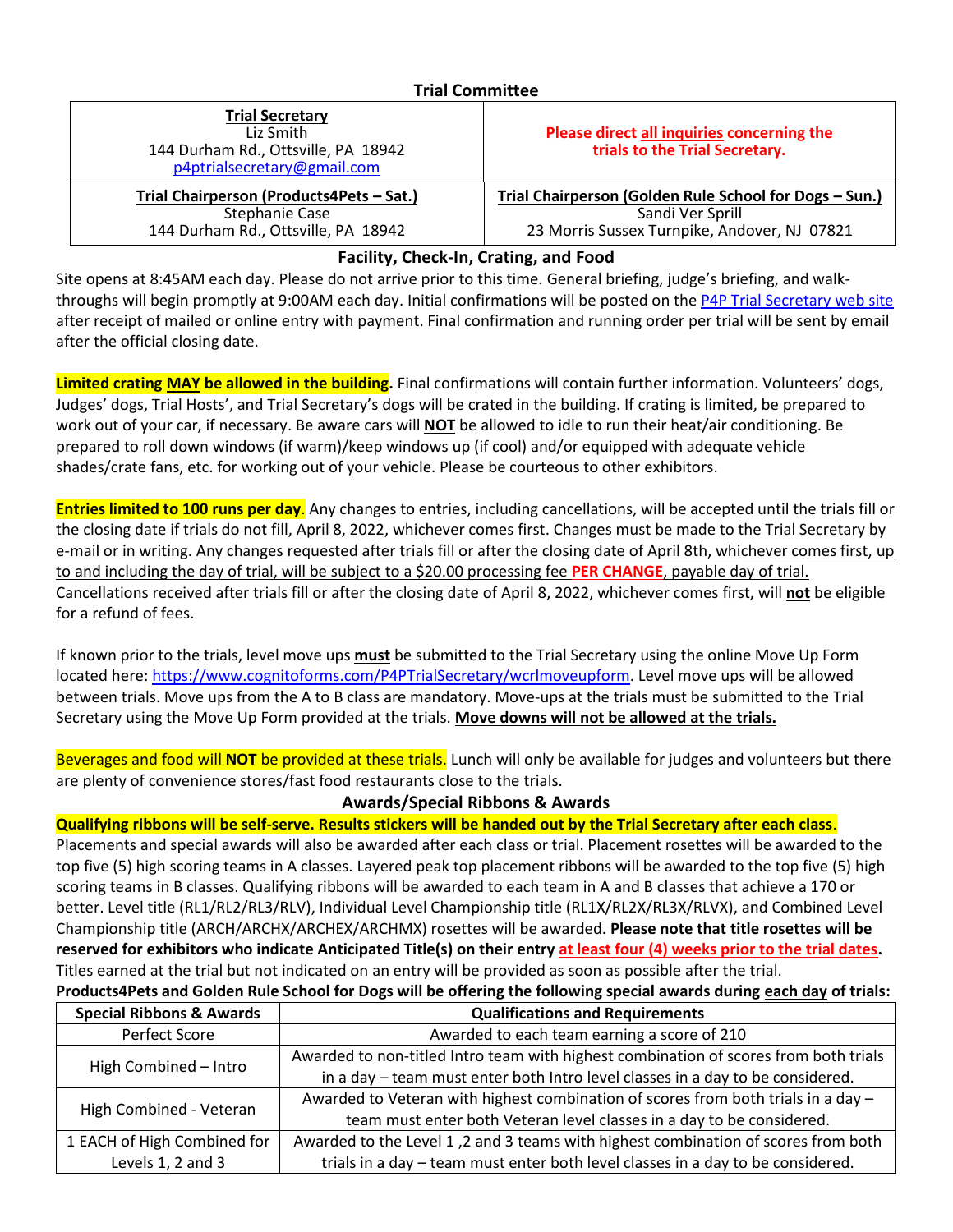#### **Directions to the Show Site**

**From Route 80:** Exit 25 - Route 206 North. Travel through four traffic lights. After the fourth light, make the third left immediately BEFORE the Shell station on corner. Go under the small RR trestle and immediately turn right into the parking lot. Parking must be in the school parking lot. There is no on-street parking allowed.

#### **Local Accommodations**

| Residence Inn by Marriott - $(866)$ 599.6674  | Quality Inn Ledgewood $-$ (855) 809.3506        |  |  |
|-----------------------------------------------|-------------------------------------------------|--|--|
| 271 Continental Drive, Stanhope, NJ 07874     | 1691 Us Highway 46, Ledgewood, NJ 07852         |  |  |
| Holiday Inn Budd Lake - (855) 809.3505        | Extended Stay America Mt Olive - (866) 599.6674 |  |  |
| 1000 International Drive, Budd Lake, NJ 07828 | 71 International Dr S, Budd Lake, NJ 07828      |  |  |

**Since many hotel policies change on dogs being allowed in their rooms, please check at time of booking your room for their policy.** Please have your canine companions on their best behavior, so these hotels will want our business again. We recommend dogs be crated in your room when you are not there. And, as always, pick-up after your dog!

# **Rally Class Description**

For a complete description of the Rally rules, regulations, performance guidelines, explanation of exercises, etc. go to [www.rallydogs.com.](http://www.rallydogs.com/)

You must be familiar with all the Rally exercise signs, as well as the Rally Rules and Guidelines prior to the event. Go to [www.rallydogs.com](http://www.rallydogs.com/) for an explanation of each of the exercise signs and have fun practicing them with your dog.

## **A and B Classes**

A classes are for teams that have NOT yet completed their title at that level (i.e., RL1, RL2, RL3, RLV). B classes are for teams that have already completed their title at that level.

### **Intro Class**

Intro class is open to dogs 6 months or older, but dogs who have earned the RLI or RL1 or higher are not eligible for placement awards, if offered, in this class. There is no separation of Intro class into A and B classes. An Intro course has 10 exercise signs, including the bonus. Please see the Official Rules & Regulations for more details on Intro class, including when awards may be given.

### **Veteran Class**

Veteran class is open to all dogs over the age of 8; dogs 50 pounds and less than 90 pounds may enter Veteran at age 7 years, and dogs 90 pounds or more may enter at age 6 years. A Veteran course will consist of 12-13 exercise signs from any level, including a Bonus exercise from the Level 3 Bonus Exercises. In Veteran class, one Additional Cue per exercise may be given without penalty. Please see the Official Rules & Regulations for more details.

### **Food and Touch Rewards**

Rewards of food and touch may be given in all classes following the conclusion of any stationary exercise, except when performing shared stations, in which the reward may only be given at the conclusion of the final stationary exercise of a shared station. Handler's delivery of the reward must be completed before the team moves forward on the course to the next exercise. Use of the reward to induce a desired behavior is considered luring and is prohibited. Rewards may be given in the ring before beginning and after completion of the course performance. A handler shall not otherwise feed or touch their dog during the course performance. Please see the Official Rules & Regulations for more details on the rules for rewards.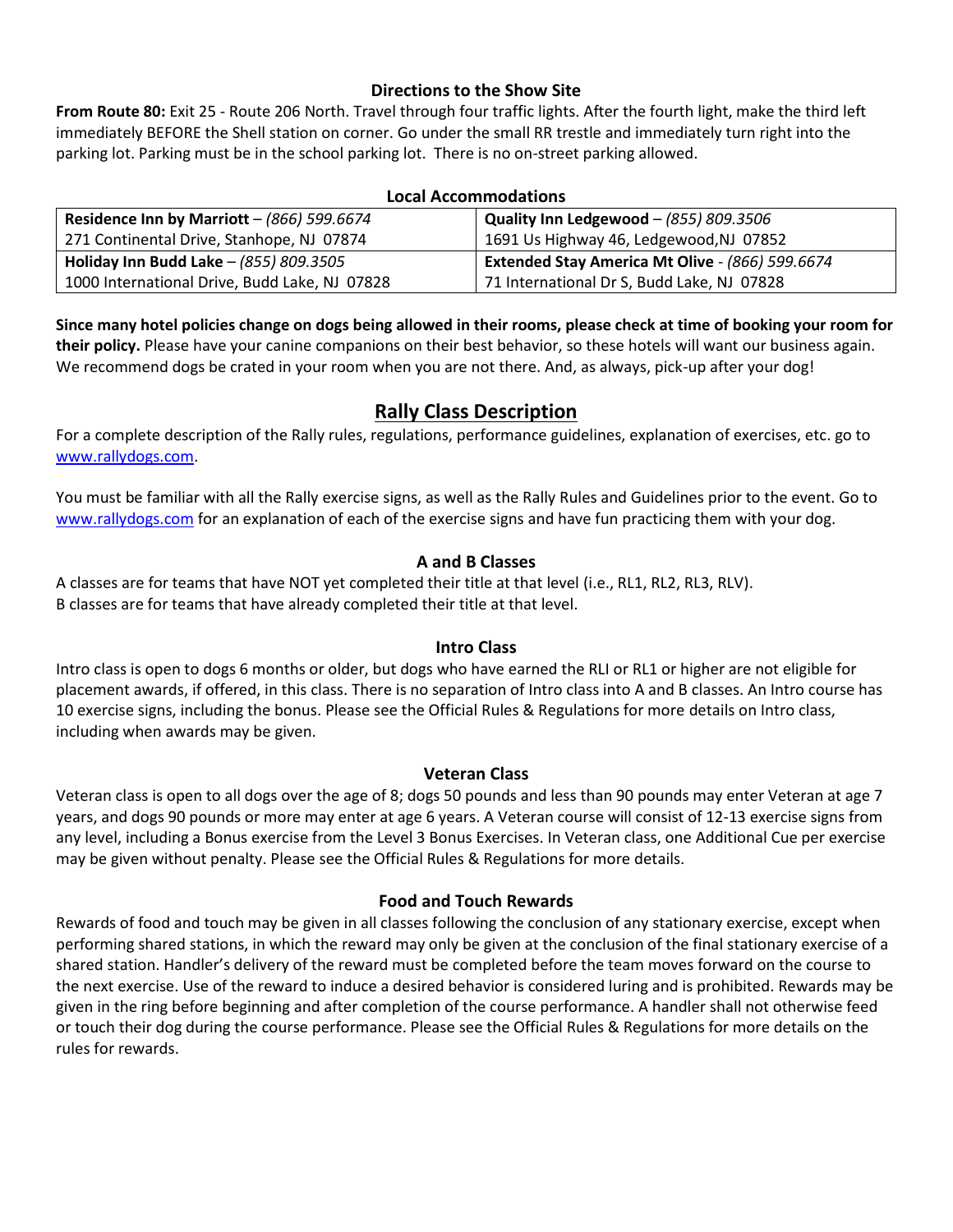#### **Bonus Exercise**

A Bonus is an exercise through which additional points may be earned. A bonus exercise is offered on all courses in the regular classes, and it shall be clearly marked with a "Bonus" placard. The bonus exercise shall be in course sequence, at judge's discretion, and shall be performed in the normal flow of the timed course at handler's option.

The following rules shall apply for all bonus exercises, whether the bonus exercise has one or two signs: If the bonus exercise is attempted, 10 bonus points are awarded, with point deductions assessed for incorrect performance of the exercise; point deductions on the bonus shall not exceed 10 points. The bonus exercise may be retried one time. If the bonus exercise results in a change of direction, the handler shall perform an additional basic turn as needed following the bonus to continue to the next station. If the team opts to bypass the bonus, the team shall heel by the bonus station to the next station; there is no penalty for bypassing the bonus.

Please see the Official Rules & Regulations for details on the bonus exercise, including the list of exercises from which the bonus is selected for each class.

#### **Jump Heights**

Dogs are not required to be measured the day of the trial or prior to judging. However, judges have the option to measure any dog prior to his/her performance if the dog appears to be entered in a group lower than might be indicated by his/her registered shoulder height. Jump heights may also be modified or the jump exercise excused entirely based on physical challenges (e.g., age, disability such as blindness, or use of a mobility device) that a dog may face.

The following table shows the recommended and minimum allowable jump heights based upon the dog's height at the withers. The selected jump height shall be indicated on the Entry Form. The "minimum allowable jump height" for each height category is the minimum height permitted without a Request for Modification being made. A handler may select a higher height at their sole discretion but must have designated the height on the entry form.

| <b>Height at Withers</b> | Minimum Allowable Jump Height | <b>Recommended Jump Height</b> |
|--------------------------|-------------------------------|--------------------------------|
| 12" or less              |                               |                                |
| Over 12" to 16"          |                               | о"                             |
| Over 16" to 20"          |                               | 12 $^{\prime\prime}$           |
| Over 20"                 | 1 $\gamma$ "                  | 16''                           |

**Note:** Select the dog's modified height on your entry and check the box to indicate modified height, if lower than the minimum allowable jump height (indicated above). You must submit an Exercise Modification Form to be signed by the trial judge and attached to your score sheet if requesting a modified height lower than the minimum allowable jump height as indicated in the table above. An Exercise Modification Form must be completed for each class in each trial. The Exercise Modification Form can be completed online then printed from

[http://www.amakest.com/trial\\_secretary/index\\_htm\\_files/ExerciseModifyFormFillable.pdf.](http://www.amakest.com/trial_secretary/index_htm_files/ExerciseModifyFormFillable.pdf)

#### **Time Standards**

Each course in all classes has a Maximum Course Time or "MCT". Should this limitation be reached, the course performance is over, and the team's score will be marked zero. The following table sets forth the MCT for each class:

|            | Intro       |             | Level 2        | Level 3     | Veteran     |  |
|------------|-------------|-------------|----------------|-------------|-------------|--|
| <b>MCT</b> | 3:00.00 min | 3:00.00 min | 3:30.00<br>min | 4:00.00 min | 4:00.00 min |  |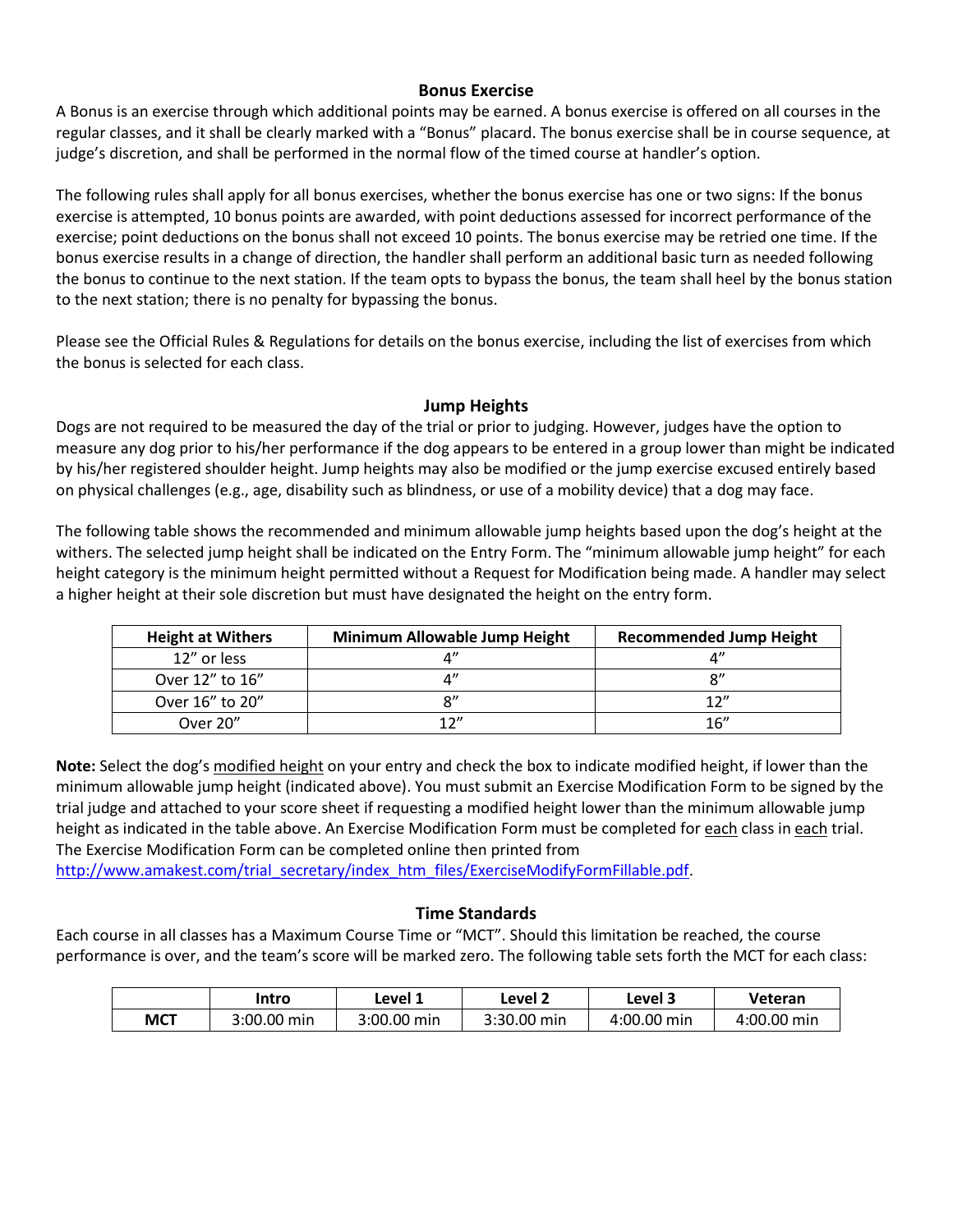# **Notice to Competitors**

Competitors, through submission of entry, acknowledge that they are knowledgeable of WCRL rules and regulations (see [www.rallydogs.com\)](http://www.rallydogs.com/), including but not limited to the following rules regarding entry:

- This trial is open to a dog at least six months of age, including purebred and non-purebred, except bitches in season or dogs with disabilities, injuries, or illnesses which may cause the dog pain or great discomfort, or dogs exhibiting signs of aggression that threaten the safety of other dogs or humans.
- All dogs shall be shown in a flat buckle or snap collar, plain harness, or properly fitted Martingale (limited slip) collar. No choke collar, prong collars, shock collars, no-pull harnesses, Martingale leads, or head collars are allowed.
- All dogs must be registered with World Cynosport Rally Limited (or previously APDT Rally) or United States Dog Agility Association, Inc. on the day of competition. We regret we cannot accept an entry without a valid WCRL/APDT/USDAA registration number. See [www.rallydogs.com](http://www.rallydogs.com/) to register online, or complete the form included in this premium list (last page) and submit it to the WCRL office.
- *All WCRL registration numbers are six (6) digits. If you have not logged into your WCRL account to find the WCRL registration number, contact Ann Allums at the WCRL Office* [\(groupservices@rallydogs.com\)](mailto:groupservices@rallydogs.com), *or use the following conversion: If your dog's APDT # is R-08-0956, the WCRL # is 800956. If your dog's APDT # is R-13-10956, the WCRL # is 810956.*
- Safety shall always be of foremost consideration in actions and conduct by handlers. Handlers, through entry at this event, accept full responsibility for themselves and the actions of their dogs.
- The organizing committee may refuse any entry for any reason.
- THERE SHALL BE NO REFUND for entries withdrawn after the trials fill or after the closing date, whichever comes first, or in the event a dog and/or handler are dismissed from competition, regardless of reason for such dismissal. A dog or handler who suffers an injury and/or illness or bitches that come into season after the closing date may be eligible for a **50% refund** of their total entry fee. Written request for refund must be made to the Trial Secretary BEFORE the end of each event, April 23rd or April 24th, 2022. Please provide documentation from your veterinarian/ physician. There will be no refunds if the trial must be cancelled for any reason.
- Returned checks do not constitute a valid entry. There will be a \$35.00 service charge for returned checks. Payment of entry fees and service charges shall be made in cash or money order within 30 days of postmark of notice of returned check where notification is received after event date. Any unpaid fees or shortfalls must be paid prior to the start of the event or entry is cancelled without recourse by owner/handler.
- No entry fees will be refunded if the trial cannot open or be completed by reason of riots, civil disturbances, fire, Act of God, public emergency, act of a public enemy, strike, or any other cause beyond the control of the organizers.
- All competitors through entry at this event grant to World Cynosport Rally Limited, their representatives, agents, and assigns, all rights, and permissions to use or appropriate my and the dog's name, biography, likeness, photograph, voice, performing persona, or other indicia or identity for broadcast, telecast, cablecast, transmission, or distribution in any format or media now known or hereafter to become known and waive any and all rights relative thereto.
- All competitors through entry at this event grant to World Cynosport Rally Limited, their representatives, agents, and assigns, hereby release WCRL, the hosting club, their representatives, agents, and assigns from any claim or cause of action for invasion of the rights of privacy, right of personality, or any similar right.
- Competitors shall have the right to videotape portions of this event for their personal use only. No portion of this event may be videotaped for commercial or other purposes without the express written consent of World Cynosport Rally Limited.
- Upon successful completion of a Stationary exercise, the owner may choose to briefly pet or touch the dog as a reward. The owner may also choose to give the dog food as a reward. Food may NOT be used as a lure to help the dog complete an exercise. Food rewards must be contained in pockets and only be present in the owner's hand at the completion of any Stationary exercise. Any petting, touching, or feeding that significantly interrupts the flow of performance shall be scored accordingly. Rewards may be given in the ring before beginning and after completion of the course performance. See the Official Rules & Regulations for more details, including rewarding in Shared Stations.
- Dogs must always remain under control whether on or off leash while on trial site grounds. Day kenneling only is permitted.
- Please pick up after your dog and yourself.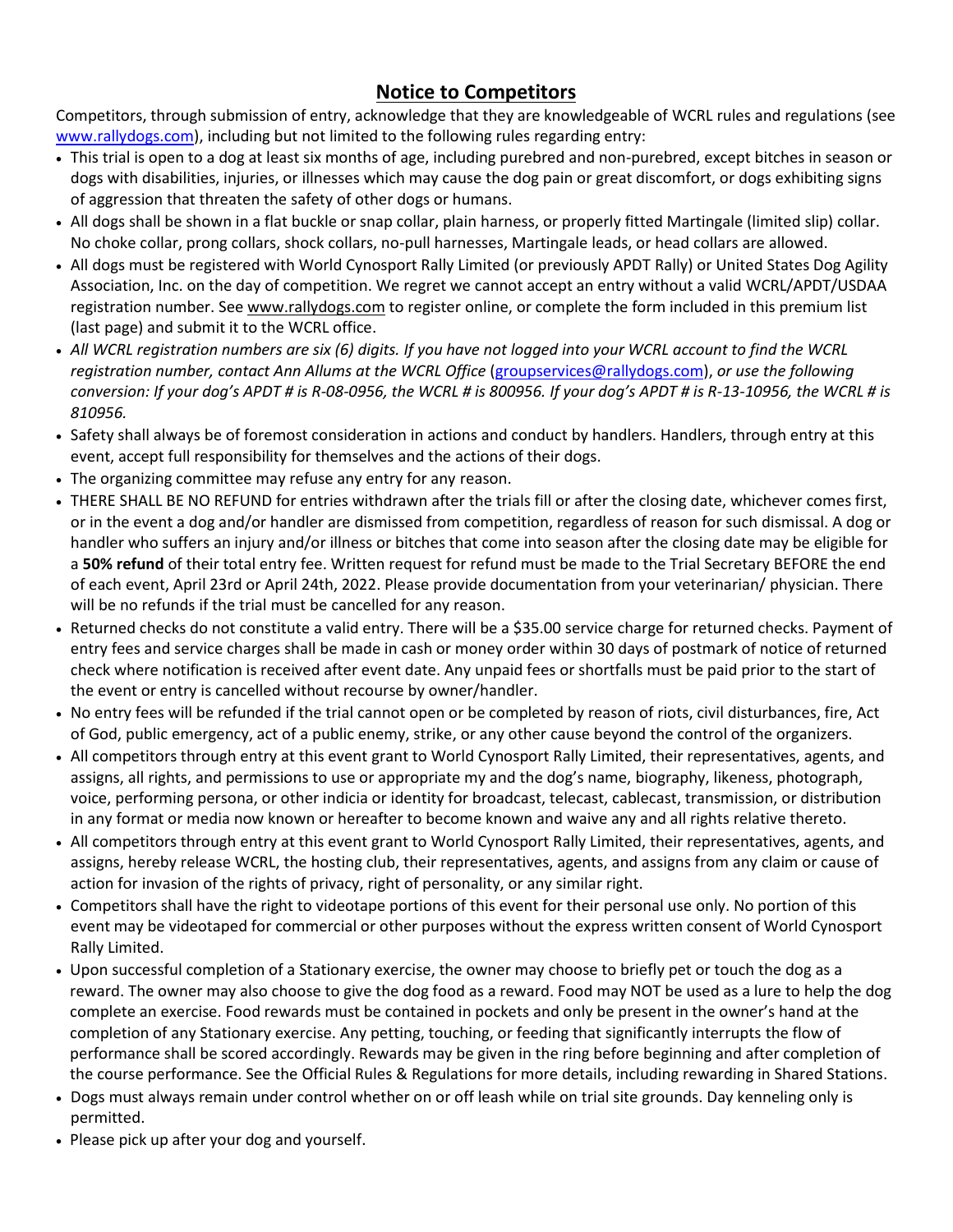# **Official World Cynosport Rally Limited Entry Form**

# **Products4Pets/Golden Rule School for Dogs ● Apr 23 – 24, 2022**

# **Entries Open: Feb 21, 2022, by postmark/online ● Entries Close: Apr 8, 2022, or when trials fill**

**Entries will be accepted at [www.amakest.com/trial\\_secretary/wcrlapr2022.htm](http://www.amakest.com/trial_secretary/wcrlapr2022.htm) (preferred method) OR** 

**via regular mail (completed form below MUST be sent with Agreement on next page).**

Regular mail entries: Send with check made payable to **Liz Smith** to Liz Smith, 144 Durham Rd., Ottsville, PA 18942

#### **Dog Information** Entry forms are per team; please submit a **full 2-page entry for each team** to be entered.

| Call Name: | Height at withers:   | *WCRL or USDAA Registration #                                                                                                                                       |  |  |  |
|------------|----------------------|---------------------------------------------------------------------------------------------------------------------------------------------------------------------|--|--|--|
|            |                      |                                                                                                                                                                     |  |  |  |
| Breed:     | Dog's Date of Birth: | ^Circle Jump Height (Levels 2 & 3 only)<br>12"<br>$\mathbf{R}^{\prime\prime}$<br>16"<br>$\mathbf{A}^{\prime\prime}$<br>(Is this a modified jump height? $\square$ ) |  |  |  |

*\*Dogs must have a WCRL/APDT or USDAA registration number. Entries will not be accepted or considered valid without a registration number. To register, go t[o www.rallydogs.com](http://www.rallydogs.com/) or use the Dog Registration Form in this premium. For dogs with both a WCRL/APDT and USDAA number, the WCRL/APDT number must be used to enter a WCRL event for the scores to be credited to the proper record. ^If modification for jump height is being submitted, please circle the MODIFIED jump height on entry form, check the box below the jump heights, and bring a completed Exercise Modification Form to trials for submission to the Trial Secretary, if required.*

## **Owner/Handler Information**

| Owner's Name: | Handler's Name: |                                                               |      |  |
|---------------|-----------------|---------------------------------------------------------------|------|--|
|               |                 | (if different from Owner; must be an immediate family member) |      |  |
| Address:      | City:           | State:                                                        | Zip: |  |
| Phone Day:    | Evening:        | E-Mail:                                                       |      |  |

Online AND regular mail entries are accepted on a first-come, first-serve basis. E-mail confirmations will be sent out immediately for online entries. Final confirmations will be e-mailed out for all entries after the closing date.

### **Trial Entry Information**

For Intro class, circle *No title* if dog does not have any Rally titles or *Titled* if dog has Intro title or higher For Levels 1, 2, 3 and Veteran, circle *A* (Titling) or *B* (Championship) for each class entered.

| Products4Pets - Saturday, April 23, 2022 |          |               |                     |   |  |                     |   |  |
|------------------------------------------|----------|---------------|---------------------|---|--|---------------------|---|--|
| $Intro/Veteran - 9:00AM$                 |          |               | Trial $1 - 9:30$ AM |   |  | Trial $2 - 1:00$ PM |   |  |
| Veteran (T1)                             | А        |               | Level 1             | A |  | Level 1             | Α |  |
| Veteran (T2)                             | А        |               | Level 2             | A |  | Level 2             | Α |  |
| Intro $(T1)$                             | No title | <b>Titled</b> | Level 3             | А |  | Level 3             | Α |  |
| Intro $(T2)$                             | No title | <b>Titled</b> |                     |   |  |                     |   |  |

| Golden Rule School for Dogs - Sunday, April 24, 2022                   |          |               |         |              |  |         |  |   |
|------------------------------------------------------------------------|----------|---------------|---------|--------------|--|---------|--|---|
| Trial $1 - 9:30$ AM<br>$Intro/Veteran - 9:00AM$<br>Trial $2 - 1:00$ PM |          |               |         |              |  |         |  |   |
| Veteran (T1)                                                           |          | в             | Level 1 |              |  | Level 1 |  | В |
| Veteran (T2)                                                           |          | в             | Level 2 | А            |  | Level 2 |  | B |
| Intro $(T1)$                                                           | No title | <b>Titled</b> | Level 3 | $\mathsf{A}$ |  | Level 3 |  | В |
| Intro $(T2)$                                                           | No title | <b>Titled</b> |         |              |  |         |  |   |

#### **Entry Fees**

| Total Number of Classes Entered:                    |  |
|-----------------------------------------------------|--|
| <b>Levels <math>1/2/3</math>:</b> \$25.00 per class |  |
| Intro/Veteran: \$20.00 per class                    |  |
| Make checks payable to Liz Smith.                   |  |